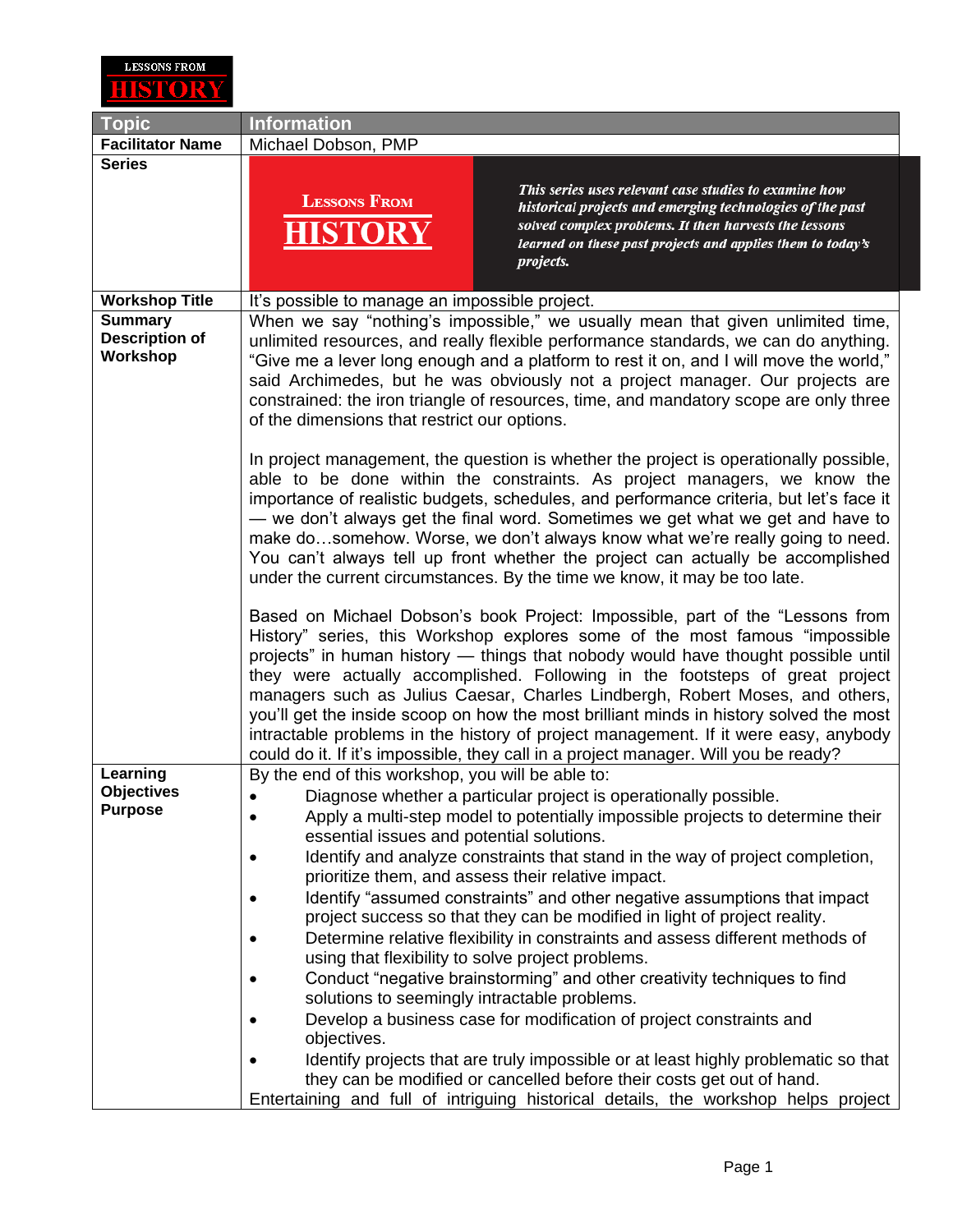

|                  | managers to think about the impact of decisions they make every day.                                                                                       |
|------------------|------------------------------------------------------------------------------------------------------------------------------------------------------------|
| <b>Benefits</b>  | Sooner or later, every project manager gets assigned a project that on the face of it                                                                      |
|                  | appears to be absolutely impossible. Sometimes, this happens because the situation                                                                         |
|                  | demands action even though the constraints are unrealistic; other times it happens                                                                         |
|                  | because project sponsors and customers have not yet faced the reality of their                                                                             |
|                  | situation. Because this problem is so common among project managers, the                                                                                   |
|                  | effective and successful project manager needs to know how to step up to the plate                                                                         |
|                  | when all the odds seem to be unfavorable. As a result of attending this powerful                                                                           |
|                  | Workshop, you'll be ready when the challenge lands on your doorstep.                                                                                       |
| <b>Presenter</b> | MICHAEL SINGER DOBSON, PMP, is an internationally known project                                                                                            |
| <b>Biography</b> | management consultant, author, and lecturer. He's the author of 27 books on                                                                                |
|                  | various aspects of project management,                                                                                                                     |
|                  | office politics, organizational dynamics, and                                                                                                              |
|                  | personal growth.                                                                                                                                           |
|                  | His book Project: Impossible, part of the                                                                                                                  |
|                  | "Lessons from History" series from Multi-                                                                                                                  |
|                  | Media Publications. His book Practical                                                                                                                     |
|                  | Project Management has sold well over                                                                                                                      |
|                  | 60,000 copies, making him one of the best                                                                                                                  |
|                  | selling authors in the project management                                                                                                                  |
|                  | field. Other project management books by                                                                                                                   |
|                  | Michael Dobson include PMI's best-selling                                                                                                                  |
|                  | The Juggler's Guide to Managing Multiple Projects and Project Management for the                                                                           |
|                  | Technical Professional, as well as the AMACOM Self-Study Sourcebook Project                                                                                |
|                  | Risk and Cost Analysis, McGraw-Hill's Creative Project Management, and his                                                                                 |
|                  | insightful study of Triple Constraint issues, The Six Dimensions of Project                                                                                |
|                  | Management from Management Concepts.                                                                                                                       |
|                  | Dobson's novels Fox on the Rhine and MacArthur's War were selections of the<br>Military Book Club, and his simulation game AD&D Battlesystem won the H. G. |
|                  | Wells Award. He contributed the decision theory section for a NASA/USAF Academy                                                                            |
|                  | encyclopedia of space systems engineering and operations.                                                                                                  |
|                  |                                                                                                                                                            |
|                  | As a project manager, Michael helped build the Smithsonian Institution's National Air                                                                      |
|                  | and Space Museum and led creative and marketing operations for one of the world's                                                                          |
|                  | most famous hobby game companies. He is the world's only private owner of an                                                                               |
|                  | Apollo spacesuit.                                                                                                                                          |
|                  | Michael has given well over 1,000 project management seminars on three                                                                                     |
|                  | continents, with a distinguished client list including Naval Reactors, Calvin Klein                                                                        |
|                  | Cosmetics, Union Carbide, NASA, GSA, the Weather Channel, and Australian State                                                                             |
|                  | Rail, along with numerous PMI-sponsored events.                                                                                                            |
|                  |                                                                                                                                                            |
|                  | Dobson lives in the Washington, DC, area, with his wife and frequent co-author                                                                             |
|                  | Deborah Singer Dobson, along with a son and two Shelties.                                                                                                  |
| Presenter's      | The books from the www.lessons-from-history.com series have been written for                                                                               |
| Authorship       | organizations applying today's business and technology techniques to common                                                                                |
|                  | business problems. Lessons from the past assist projects of today in shaping the                                                                           |
|                  | world of tomorrow. The series uses relevant historical case studies to examine how                                                                         |
|                  | historical projects and emerging technologies of the past solved complex problems.                                                                         |
|                  | It then draws comparisons to challenges encountered in today's projects.                                                                                   |